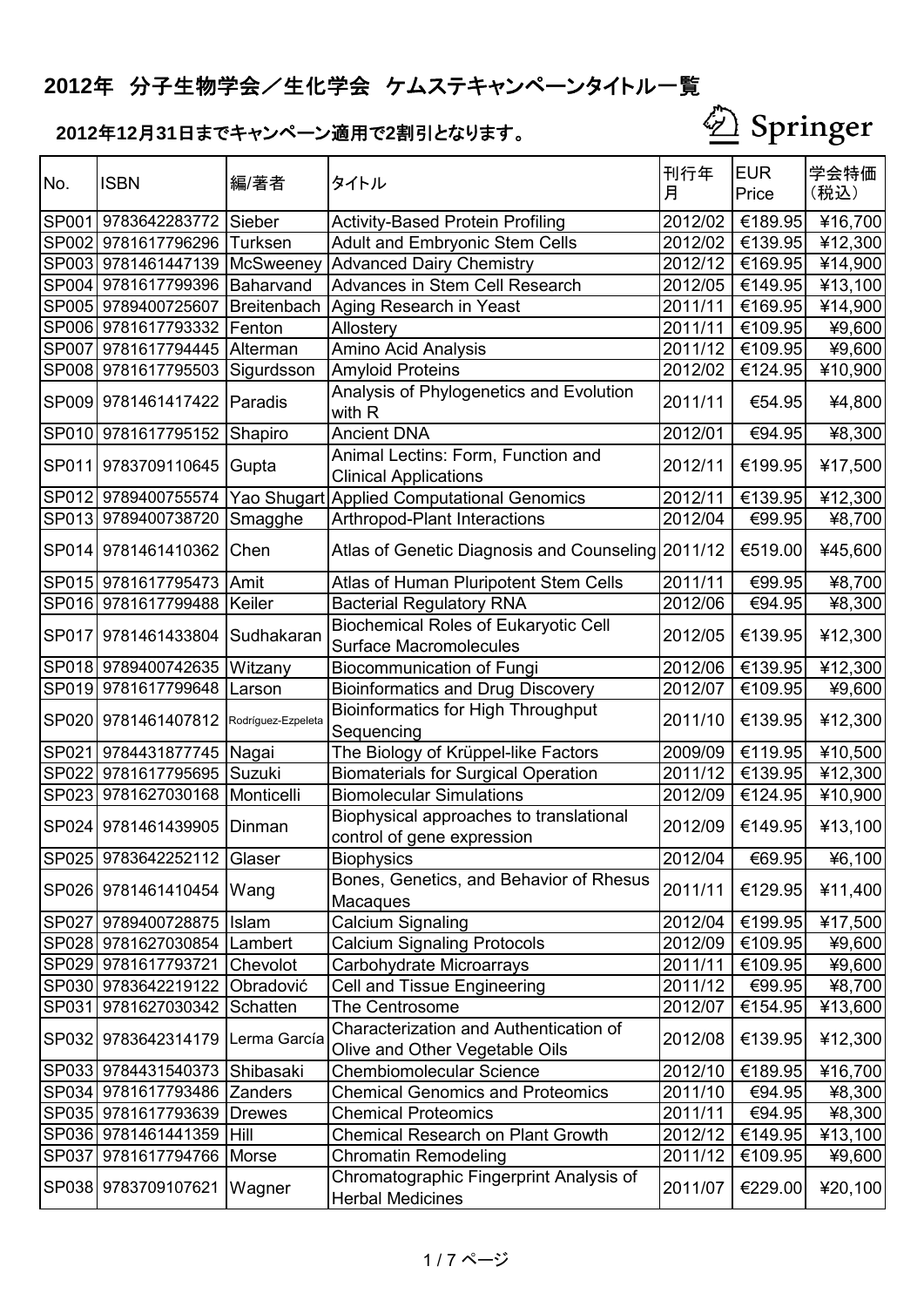

| No.          | <b>ISBN</b>                  | 編/著者            | タイトル                                                                                                                                                                                       | 刊行年<br>月 | <b>EUR</b><br>Price | 学会特価<br>(税込) |
|--------------|------------------------------|-----------------|--------------------------------------------------------------------------------------------------------------------------------------------------------------------------------------------|----------|---------------------|--------------|
| SP039        | 9781627030281                | Phillips        | <b>Clinical Applications of Capillary</b><br>Electrophoresis                                                                                                                               | 2012/09  | €109.95             | ¥9,600       |
| <b>SP040</b> | 9783709109465                | Trajanoski      | <b>Computational Medicine</b>                                                                                                                                                              | 2012/09  | €149.95             | ¥13,100      |
| SP041        | 9783642285530                | Liwo            | Computational Methods to Study the<br><b>Structure and Dynamics of Biomolecules</b><br>and Biomolecular Processes - from<br><b>Bioinformatics to Molecular Quantum</b><br><b>Mechanics</b> | 2013/01  | €109.95             | ¥9,600       |
| <b>SP042</b> | 9781617798320                | Liu             | <b>Computational Modeling of Signaling</b><br><b>Networks</b>                                                                                                                              | 2012/06  | €94.95              | ¥8,300       |
|              | SP043 9789400738577          | Le Novère       | <b>Computational Systems Neurobiology</b>                                                                                                                                                  | 2012/07  | €139.95             | ¥12,300      |
|              | SP044 9781617795329          | Morozov         | <b>Controlled Genetic Manipulations</b>                                                                                                                                                    | 2012/01  | €94.95              | ¥8,300       |
|              | SP045 9781617797873          | Kavallaris      | <b>Cytoskeleton and Human Disease</b>                                                                                                                                                      | 2012/04  | €149.95             | ¥13,100      |
|              | SP046 9781627031066          | Mamitsuka       | Data Mining for Systems Biology                                                                                                                                                            | 2012/11  | €94.95              | ¥8,300       |
| <b>SP047</b> | 9781617798696                | Pompanon        | Data Production and Analysis in<br><b>Population Genomics</b>                                                                                                                              | 2012/05  | €94.95              | ¥8,300       |
|              | SP048 9781617795725          | Cramer          | Difference Gel Electrophoresis (DIGE)                                                                                                                                                      | 2012/02  | €109.95             | ¥9,600       |
|              | SP049 9781617795909          | <b>Kress</b>    | <b>DNA Barcodes</b>                                                                                                                                                                        | 2012/06  | €109.95             | ¥9,600       |
|              | SP050 9781617799976          | Bjergbæk        | <b>DNA Repair Protocols</b>                                                                                                                                                                | 2012/09  | €139.95             | ¥12,300      |
| SP051        | 9781461439608                | Rao             | Dynamic Models of Infectious Diseases,<br>Volume 1                                                                                                                                         | 2013/01  | €149.95             | ¥13,100      |
|              | SP052 9781461439578          | Morré           | <b>ECTO-NOX Proteins</b>                                                                                                                                                                   | 2012/08  | €169.95             | ¥14,900      |
|              | SP053 9784431094265          | Nakamura        | Electroporation and Sonoporation in<br>Developmental Biology                                                                                                                               | 2009/02  | €89.95              | ¥7,900       |
|              | SP054 9781617799709          | Smith           | <b>Embryo Culture</b>                                                                                                                                                                      | 2012/07  | €109.95             | ¥9,600       |
|              | SP055 9783642167133          | <b>Roberts</b>  | <b>Encyclopedia of Biophysics</b>                                                                                                                                                          | 2013/01  | €1,500.00           | ¥132,000     |
|              | SP056 9781441904607          | Choi            | <b>Encyclopedia of Signaling Molecules</b>                                                                                                                                                 | 2012/07  | €799.00             | ¥70,300      |
| <b>SP057</b> | 9783642177330                | Zhou            | <b>Encyclopedia of Traditional Chinese</b><br>Medicines - Molecular Structures.<br>Pharmacological Activities, Natural<br>Sources and Applications                                         | 2011/03  | €999.00             | ¥87,900      |
|              | SP058 9781461446682 Abood    |                 | endoCANNABINOIDS                                                                                                                                                                           | 2012/10  | €149.95             | ¥13,100      |
|              | SP059 9781461408864 Kuro-o   |                 | <b>Endocrine FGFs and Klothos</b>                                                                                                                                                          | 2012/02  | €139.95             | 412,300      |
|              | SP060 9789400743502          | Agostinis       | Endoplasmic Reticulum Stress in Health<br>and Disease                                                                                                                                      | 2012/08  | €149.95             | 413,100      |
|              | SP061 9781441994004          | Wallwork        | <b>English for Academic Correspondence</b><br>and Socializing                                                                                                                              | 2011/06  | €24.95              | 42,100       |
|              | SP062 9781461442882          | <b>Wallwork</b> | English for Academic Research: Grammar<br><b>Exercises</b>                                                                                                                                 | 2012/09  | €16.95              | ¥1,400       |
|              | SP063 9781461442677          | <b>Wallwork</b> | English for Academic Research:<br><b>Vocabulary Exercises</b>                                                                                                                              | 2012/09  | €16.95              | ¥1,400       |
|              | SP064 9781461442974          | <b>Wallwork</b> | English for Academic Research: Writing<br>Exercises                                                                                                                                        | 2012/10  | €16.95              | 41,400       |
|              | SP065 9781441965905          | Wallwork        | English for Presentations at International<br>Conferences                                                                                                                                  | 2010/08  | €24.95              | 42,100       |
|              | SP066 9781461415923 Wallwork |                 | English for Research: Usage, Style, and<br>Grammar                                                                                                                                         | 2012/10  | €24.95              | 42,100       |
|              | SP067 9781441979216 Wallwork |                 | <b>English for Writing Research Papers</b>                                                                                                                                                 | 2011/04  | €24.95              | 42,100       |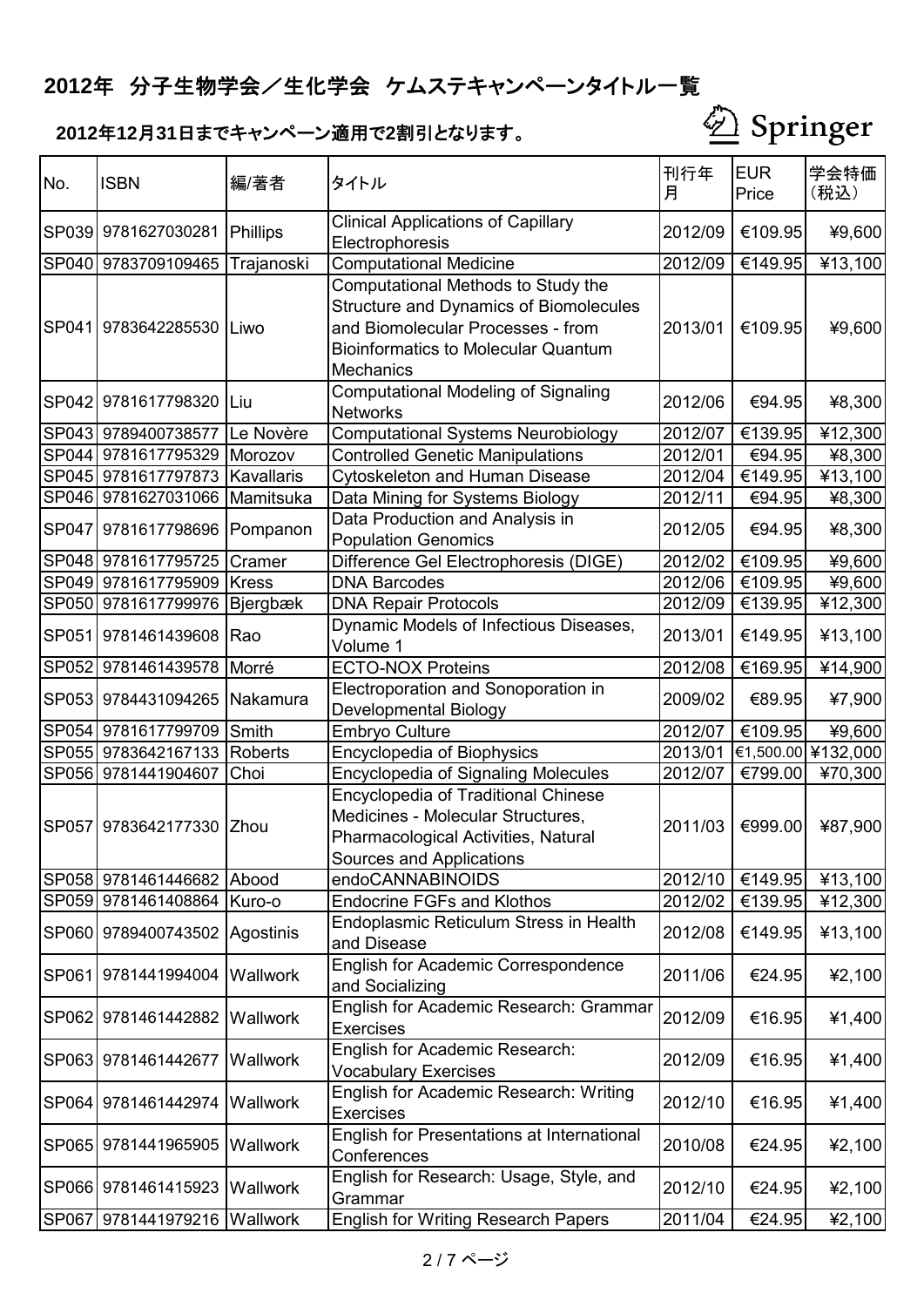

| No.          | <b>ISBN</b>                   | 編/著者       | タイトル                                                                             | 刊行年<br>月 | <b>EUR</b><br>Price | 学会特価<br>(税込) |
|--------------|-------------------------------|------------|----------------------------------------------------------------------------------|----------|---------------------|--------------|
|              | SP068 9781627031240   Randell |            | <b>Epithelial Cell Culture Protocols</b>                                         | 2012/10  | €109.95             | ¥9,600       |
| SP069        | 9783642196232                 | Fromm      | <b>Essentials of Biochemistry</b>                                                | 2012/01  | €49.95              | ¥4,300       |
|              | SP070 9783642236983           | Boddington | <b>Ethical Challenges in Genomics Research</b>                                   | 2012/03  | €139.95             | ¥12,300      |
| <b>SP071</b> | 9783642304248                 | Pontarotti | Evolutionary Biology: Mechanisms and<br>Trends                                   | 2012/09  | €149.95             | ¥13,100      |
|              | SP072 9781617795817           | Anisimova  | <b>Evolutionary Genomics</b>                                                     | 2012/03  | €109.95             | ¥9,600       |
| <b>SP073</b> | 9781617797668 Aartsma-Rus     |            | <b>Exon Skipping</b>                                                             | 2012/03  | €109.95             | ¥9,600       |
| SP074        | 9784431779216                 | Taniguchi  | Experimental Glycoscience: Glycobiology                                          | 2008/08  | €114.95             | ¥10,100      |
| <b>SP075</b> | 9784431779230                 | Taniguchi  | <b>Experimental Glycoscience:</b><br>Glycochemistry                              | 2008/08  | €89.95              | ¥7,900       |
|              | SP076 9781617794476           | Karamanos  | <b>Expression Profiling in Neuroscience</b>                                      | 2012/01  | €94.95              | ¥8,300       |
| <b>SP077</b> | 9783709101537                 | Williams   | <b>Field-Flow Fractionation in Biopolymer</b><br>Analysis                        | 2011/12  | €139.95             | ¥12,300      |
| <b>SP078</b> | 9783642239878                 | Guseva     | Formation and Cooperative Behaviour of<br>Protein Complexes on the Cell Membrane | 2011/10  | €99.95              | ¥8,700       |
| <b>SP079</b> | 9783642274251                 | Erdmann    | From Nucleic Acids Sequences to<br><b>Molecular Medicine</b>                     | 2012/06  | €169.95             | ¥14,900      |
| SP080        | 9781617794230                 | Kaufmann   | <b>Functional Genomics</b>                                                       | 2011/11  | €109.95             | ¥9,600       |
| <b>SP081</b> | 9781461408802                 | Siepmann   | Fundamentals and Applications of<br><b>Controlled Release Drug Delivery</b>      | 2011/12  | €169.95             | ¥14,900      |
| <b>SP082</b> | 9783642303371                 | Hermann    | Gasotransmitters: Physiology and<br>Pathophysiology                              | 2012/07  | €139.95             | ¥12,300      |
|              | SP083 9781461416821           | Ahituv     | Gene Regulatory Sequences and Human<br><b>Disease</b>                            | 2012/06  | €149.95             | ¥13,100      |
| SP084        | 9781617795633                 | Peccoud    | Gene Synthesis                                                                   | 2012/02  | €109.95             | ¥9,600       |
| <b>SP085</b> | 9783709104385                 | Thalhamer  | <b>Gene Vaccines</b>                                                             | 2011/09  | €149.95             | ¥13,100      |
|              | SP086 9789400729407           | Seckbach   | Genesis - In The Beginning                                                       | 2012/03  | €149.95             | ¥13,100      |
| <b>SP087</b> | 9781627030137                 | Martin     | <b>Genetically Encoded Functional Indicators</b>                                 | 2012/08  | €94.95              | ¥8,300       |
|              | SP088 9780387698038 Green     |            | <b>Genetically Engineered Mice for Cancer</b><br>Research                        | 2011/12  | €169.95             | ¥14,900      |
|              | SP089 9781461416883           | Suhre      | <b>Genetics Meets Metabolomics</b>                                               | 2012/06  | €149.95             | ¥13,100      |
| <b>SP090</b> | 9781627030106 Engel           |            | <b>Genomic Imprinting</b>                                                        | 2012/08  | €109.95             | ¥9,600       |
| SP091        | 9781617795060                 | Feuk       | <b>Genomic Structural Variants</b>                                               | 2012/02  | €109.95             | ¥9,600       |
| <b>SP092</b> | 9783642283499                 | lHu        | Genomics and Systems Biology of<br><b>Mammalian Cell Culture</b>                 | 2012/03  | €229.00             | ¥20,100      |
| <b>SP093</b> | 9781441959461                 | Paterson   | Genomics of the Saccharinae                                                      | 2012/09  | €169.95             | ¥14,900      |
| <b>SP094</b> | 9789400729193 Bock            |            | Genomics of Chloroplasts and<br>Mitochondria                                     | 2012/06  | €209.00             | ¥18,300      |
|              | SP095 9781461409199           | Schnell    | <b>Genomics of Tree Crops</b>                                                    | 2012/08  | €149.95             | ¥13,100      |
|              | SP096 9781461440147           | Schedl     | Germ Cell Development in C. elegans                                              | 2012/08  | €149.95             | ¥13,100      |
| <b>SP097</b> | 9784431703112                 | Taniguchi  | Handbook of Glycosyltransferases and<br><b>Related Genes</b>                     | 2002/01  | €229.00             | ¥20,100      |
|              | SP098 9789048138333           | Fattorusso | Handbook of Marine Natural Products                                              | 2012/04  | €499.00             | ¥43,900      |
|              | SP099 9781461454243           | Gobbetti   | Handbook on Sourdough Biotechnology                                              | 2012/12  | €99.95              | ¥8,700       |
|              | SP100 9783642246319           | Duffy      | Heteroaromatic Lipoxin A4 Analogues                                              | 2012/01  | €99.95              | ¥8,700       |
|              | SP101 9781617795879           | Orry       | <b>Homology Modeling</b>                                                         | 2012/02  | €109.95             | ¥9,600       |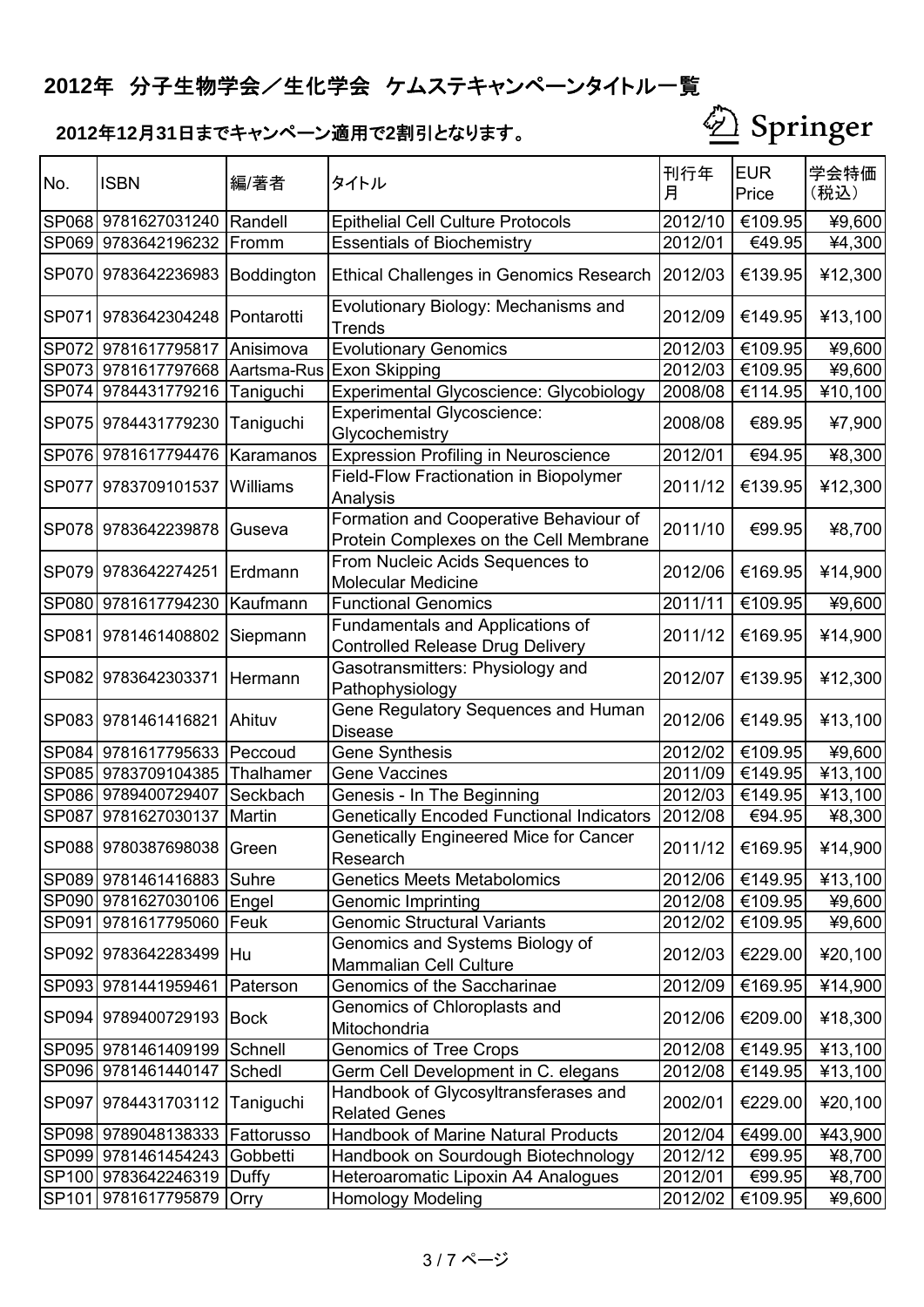

| No.          | <b>ISBN</b>                    | 編/著者           | タイトル                                                                          | 刊行年<br>月 | <b>EUR</b><br>Price | 学会特価<br>(税込)     |
|--------------|--------------------------------|----------------|-------------------------------------------------------------------------------|----------|---------------------|------------------|
|              | SP102 9784431738831            | Kitamura       | How the Immune System Recognizes Self<br>and Nonself                          | 2007/11  | €109.95             | ¥9,600           |
|              | SP103 9781617793660            | Mitry          | Human Cell Culture Protocols                                                  | 2011/11  | €109.95             | ¥9,600           |
|              | SP104 9781617797934            | <b>Turksen</b> | Human Embryonic Stem Cells Handbook                                           | 2012/04  | €109.95             | ¥9,600           |
|              | SP105 9783034803892            | Schildmann     | <b>Human Medical Research</b>                                                 | 2012/03  | €139.95             | $\bar{4}$ 12,300 |
|              | SP106 9784431094241            | Setou          | Imaging Mass Spectrometry                                                     | 2010/03  | €59.95              | ¥5,200           |
|              | SP107 9781461454793 Fairchild  |                | The Immunological Barriers to<br><b>Regenerative Medicine</b>                 | 2012/10  | €149.95             | ¥13,100          |
|              | SP108 9781617798115            | <b>Dietert</b> | Immunotoxicity, Immune Dysfunction, and<br><b>Chronic Disease</b>             | 2012/05  | €149.95             | ¥13,100          |
|              | SP109 9781617797965 Hoffman    |                | In Vivo Cellular Imaging Using Fluorescent<br>Proteins                        | 2012/06  | €94.95              | ¥8,300           |
|              | SP110 9789400728158 Heine      |                | Induced Pluripotent Stem Cells in Brain<br><b>Diseases</b>                    | 2011/11  | €49.95              | ¥4,300           |
|              | SP111 9781461437031            | Uversky        | Intrinsically Disordered Protein Analysis,<br>Volume 2                        | 2012/07  | €109.95             | ¥9,600           |
|              | SP112 9781461440628 Bach       |                | Isoprenoid Synthesis in Plants and<br>Microorganisms                          | 2012/09  | €169.95             | ¥14,900          |
|              | SP113 9783709108901 Decker     |                | Jak-Stat Signaling: From Basics to<br>Disease                                 | 2012/06  | €149.95             | ¥13,100          |
|              | SP114 9781461456827 Lawless    |                | <b>Laboratory Exercises for Sensory</b><br>Evaluation                         | 2012/12  | €44.95              | ¥3,900           |
|              | SP115 9783034804011 Escors     |                | Lentiviral Vectors and Gene Therapy                                           | 2012/03  | €49.95              | ¥4,300           |
|              | SP116 9784431240020            | Wada           | <b>Light Sensing in Plants</b>                                                | 2005/04  | €124.95             | ¥10,900          |
| <b>SP117</b> | 9781617795992                  | Sandoval       | Lipases and Phospholipases                                                    | 2012/03  | €124.95             | ¥10,900          |
|              | SP118 9780857293220            | Azimova        | Lipids, Lipophilic Components and<br><b>Essential Oils from Plant Sources</b> | 2011/10  | €499.00             | ¥43,900          |
|              | SP119 9781617799587            | Josic          | <b>Liver Proteomics</b>                                                       | 2012/08  | €109.95             | ¥9,600           |
|              | SP120 9781617794674            | Ochiya         | Liver Stem Cells                                                              | 2011/12  | €94.95              | ¥8,300           |
|              | SP121 9784431897569            | Noda           | <b>Mechanosensing Biology</b>                                                 | 2011/02  | €139.95             | ¥12,300          |
|              | SP122 9781461439110 Eisenman   |                | <b>Medicinal Plants of Central Asia:</b><br>Uzbekistan and Kyrgyzstan         | 2012/09  | €139.95             | ¥12,300          |
| <b>SP123</b> | 9781627030229                  | Vaidehi        | Membrane Protein Structure and<br>Dynamics                                    | 2012/09  | €109.95             | ¥9,600           |
|              | SP124 9783642303272 Haber      |                | Metallocorroles for Attenuation of<br>Atherosclerosis                         | 2012/06  | €99.95              | ¥8,700           |
|              | SP125 9783642282027            | Jordan         | Microarrays in Diagnostics and Biomarker<br>Development                       | 2012/04  | €139.95             | ¥12,300          |
|              | SP126 9781461412076 Hallenbeck |                | Microbial Technologies in Advanced<br><b>Biofuels Production</b>              | 2011/12  | €139.95             | ¥12,300          |
|              | SP127 9789400746541            | Alahari        | MicroRNA in Cancer                                                            | 2012/07  | €99.95              | ¥8,700           |
|              | SP128 9781627030823            | Ying           | MicroRNA Protocols                                                            | 2012/09  | €124.95             | ¥10,900          |
|              | SP129 9789400751279 Barron     |                | MicroRNAs as Tools in Biopharmaceutical<br>Production                         | 2012/12  | €99.95              | ¥8,700           |
|              | SP130 9781617793813 Palmeira   |                | <b>Mitochondrial Bioenergetics</b>                                            | 2011/11  | €94.95              | ¥8,300           |
|              | SP131 9781617795039 Wong       |                | <b>Mitochondrial Disorders</b>                                                | 2012/01  | €109.95             | ¥9,600           |
|              | SP132 9781627031004 St. John   |                | Mitochondrial DNA, Mitochondria, Disease<br>and Stem Cells                    | 2012/09  | €139.95             | ¥12,300          |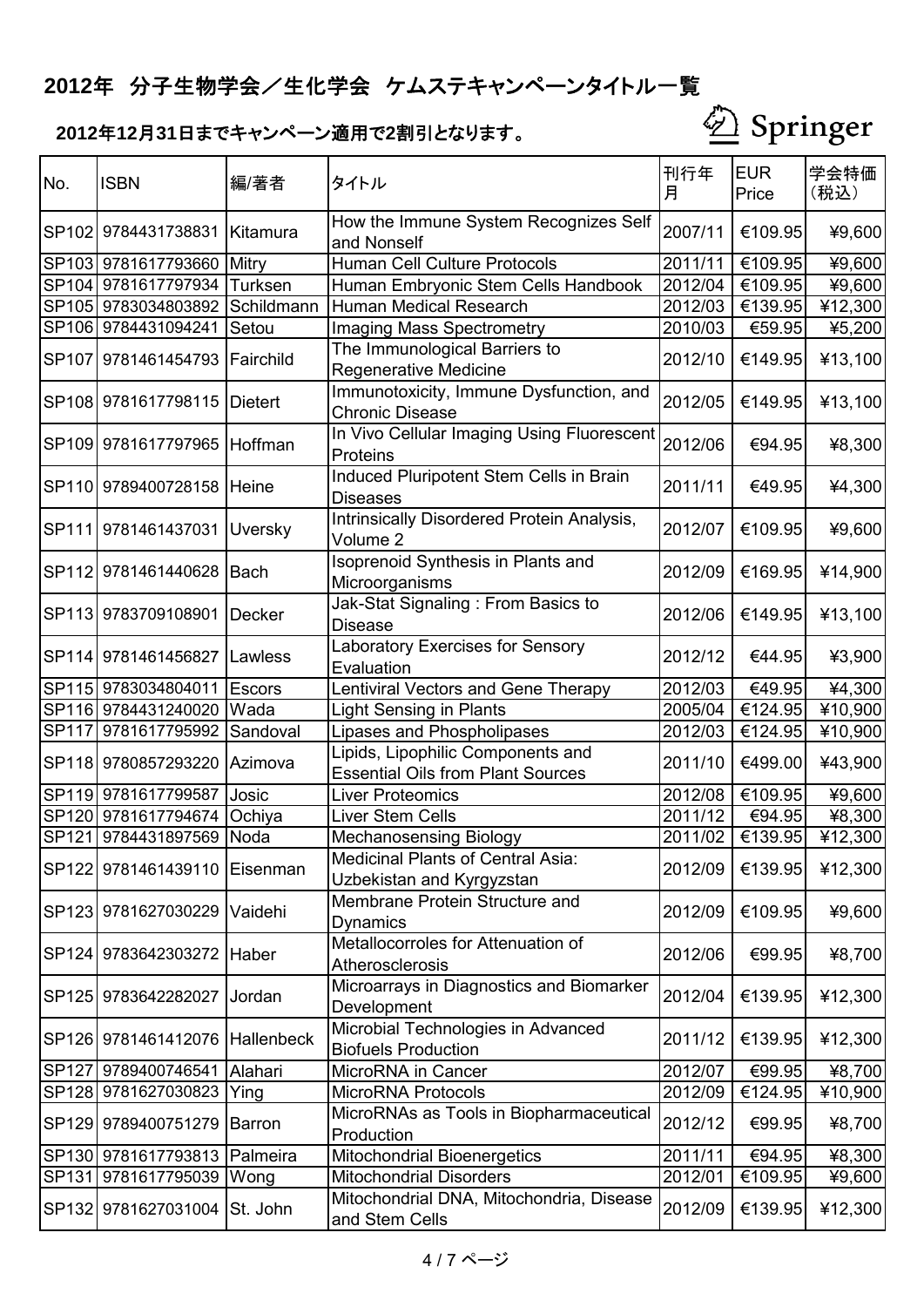

| No.          | <b>ISBN</b>                   | 編/著者            | タイトル                                                                        | 刊行年<br>月 | <b>EUR</b><br>Price | 学会特価<br>(税込) |
|--------------|-------------------------------|-----------------|-----------------------------------------------------------------------------|----------|---------------------|--------------|
|              | SP133 9780857297006 Reeve     |                 | Mitochondrial Dysfunction in                                                | 2011/12  | €139.95             | ¥12,300      |
|              |                               |                 | Neurodegenerative Disorders                                                 |          |                     |              |
|              | SP134 9781461435723           | Kadenbach       | Mitochondrial Oxidative Phosphorylation                                     | 2012/06  | €149.95             | ¥13,100      |
|              | SP135 9781617796029           | <b>Bigot</b>    | <b>Mobile Genetic Elements</b>                                              | 2012/03  | €94.95              | ¥8,300       |
|              | SP136 9783642216480           | Denman          | Modeling Fragile X Syndrome                                                 | 2011/10  | €149.95             | ¥13,100      |
| <b>SP137</b> | 9783642253003                 | Lima-de-Faria   | Molecular Geometry of Body Pattern in<br><b>Birds</b>                       | 2012/03  | €139.95             | ¥12,300      |
|              | SP138 9788132208068 Rout      |                 | Molecular Stress Physiology of Plants                                       | 2013/01  | €149.95             | ¥13,100      |
|              |                               |                 | SP139 9783642229152 Pérez Martín Morphogenesis and Pathogenicity in Fungi   | 2012/01  | €149.95             | ¥13,100      |
|              | SP140 9783642246845           | Zhang           | Morphology Genetic Materials Templated<br>from Nature Species               | 2012/07  | €119.95             | ¥10,500      |
| <b>SP141</b> | 9783642304057                 | Kubiak          | Mouse Development                                                           | 2012/08  | €149.95             | ¥13,100      |
| <b>SP142</b> | 9781617794292                 | Weichhart       | <b>mTOR</b>                                                                 | 2011/12  | €124.95             | ¥10,900      |
|              | SP143 9781617795121           | <b>McGuckin</b> | <b>Mucins</b>                                                               | 2012/01  | €109.95             | ¥9,600       |
|              | SP144 9784431539230 Xu        |                 | <b>Myelinated Fibers and Saltatory</b><br>Conduction in the Shrimp          | 2012/12  | €99.95              | ¥8,700       |
|              | SP145 9789400743298           | Ma'ayan         | New Frontiers of Network Analysis in<br><b>Systems Biology</b>              | 2012/06  | €139.95             | ¥12,300      |
|              | SP146 9781617793998           | Wang            | <b>Next Generation Microarray Bioinformatics</b>                            | 2011/12  | €109.95             | ¥9,600       |
| <b>SP147</b> | 9781617794261                 | <b>IFan</b>     | <b>Next-Generation MicroRNA Expression</b><br><b>Profiling Technology</b>   | 2011/12  | €109.95             | ¥9,600       |
| <b>SP148</b> | 9783642289163                 | Zhu             | NMR of Proteins and Small Biomolecules                                      | 2012/03  | €189.95             | ¥16,700      |
|              | SP149 9781461408987           | Reichrath       | Notch Signaling in Embryology and<br>Cancer                                 | 2012/01  | €149.95             | ¥13,100      |
|              | SP150 9783642320507 Hutchby   |                 | Novel Synthetic Chemistry of Ureas and<br>Amides                            | 2012/08  | €99.95              | ¥8,700       |
|              | SP151 9781617792243           | Ainscough       | Nuclear Reprogramming and Stem Cells                                        | 2011/03  | €139.95             | ¥12,300      |
|              | SP152 9783642223792           | Bullerwell      | <b>Organelle Genetics</b>                                                   | 2011/09  | €149.95             | ¥13,100      |
|              | SP153 9781617793967           | Spitz           | Oxidative Stress in Cancer Biology and<br>Therapy                           | 2011/11  | €149.95             | ¥13,100      |
|              | ISP15419781603273527          | Wilks           | PCR Detection of Microbial Pathogens                                        | 2012/10  | €94.95              | 48,300       |
|              | SP155 9783642271380           | Deming          | <b>Peptide-Based Materials</b>                                              | 2012/01  | €189.95             | ¥16,700      |
|              | SP156 9789400715783 Eaton-Rye |                 | Photosynthesis                                                              | 2011/11  | €199.95             | ¥17,500      |
| <b>SP157</b> | 9781907343865                 | <b>Dhir</b>     | Physiochemical Interactions of Amino<br>Acids and Peptides in Aqueous Media | 2012/11  | €99.95              | ¥8,700       |
|              | SP158 9781461434078 May       |                 | Physiology of Prenatal Exercise and Fetal<br>Development                    | 2012/03  | €49.95              | ¥4,300       |
|              | SP159 9781627030885           | Dickinson       | Phytoplasma                                                                 | 2012/09  | €109.95             | ¥9,600       |
|              | SP160 9781617795091           | Turksen         | <b>Planar Cell Polarity</b>                                                 | 2012/01  | €94.95              | ¥8,300       |
| SP161        | 9781617798177                 | Loyola-Vargas   | <b>Plant Cell Culture Protocols</b>                                         | 2012/05  | €109.95             | ¥9,600       |
|              | SP162 9780387708683           | <b>Bass</b>     | <b>Plant Cytogenetics</b>                                                   | 2012/01  | €149.95             | ¥13,100      |
|              | SP163 9781617796081           | Sucher          | <b>Plant DNA Fingerprinting and Barcoding</b>                               | 2012/03  | €94.95              | ¥8,300       |
| <b>SP164</b> | 9783642291180                 | Volkov          | Plant Electrophysiology: Methods and Cell<br>Electrophysiology              | 2012/05  | €149.95             | ¥13,100      |
|              | SP165 9783642291098           | Volkov          | Plant Electrophysiology: Signaling and<br>Responses                         | 2012/05  | €149.95             | ¥13,100      |
|              | SP166 9783709111291           | Wendel          | Plant Genome Diversity Volume 1                                             | 2012/03  | €139.95             | ¥12,300      |
|              | SP167 9783709111598 Leitch    |                 | <b>Plant Genome Diversity Volume 2</b>                                      | 2012/11  | €169.95             | ¥14,900      |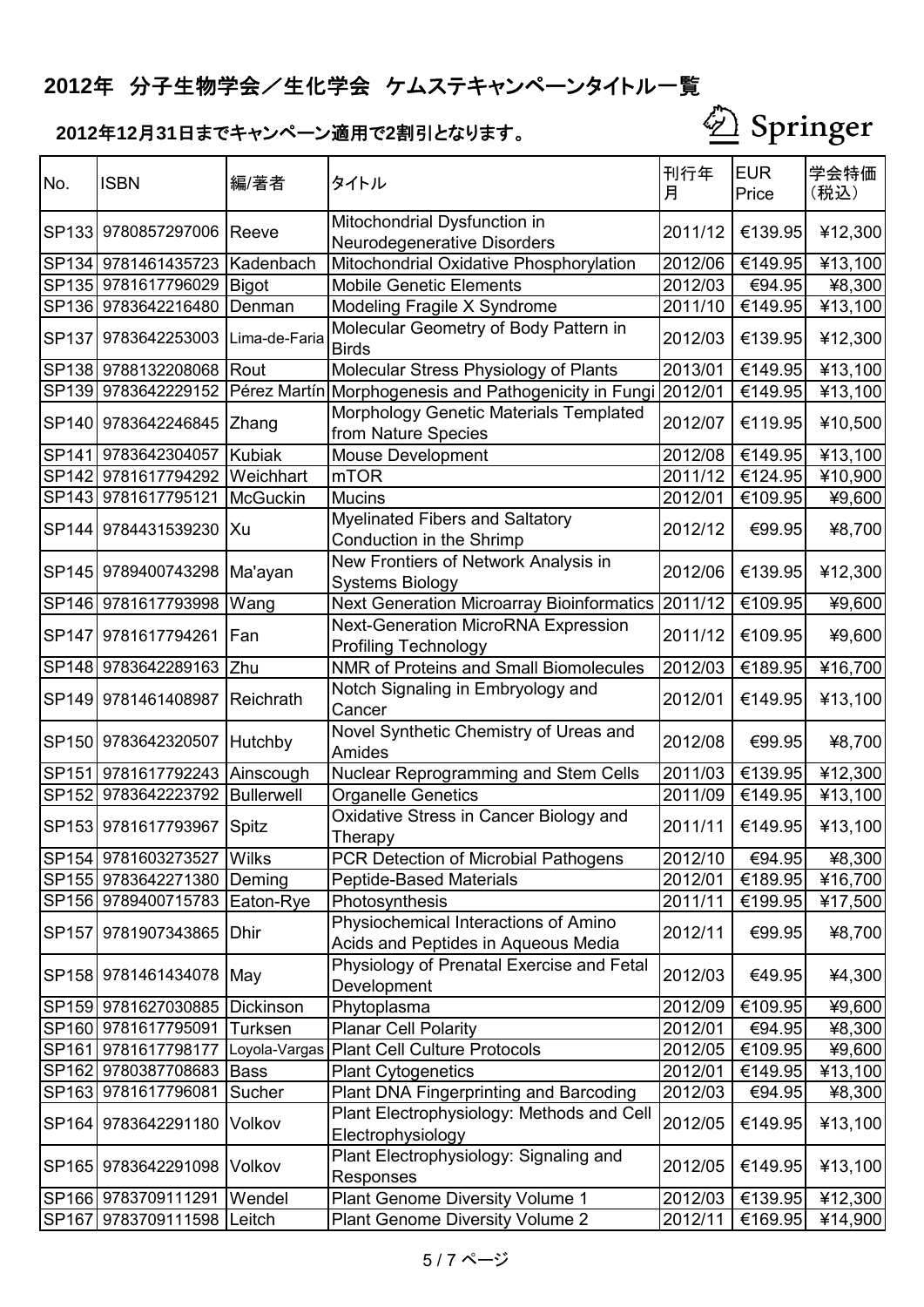

| No.          | <b>ISBN</b>                      | 編/著者          | タイトル                                                                 | 刊行年<br>月 | <b>EUR</b><br>Price | 学会特価<br>(税込)            |
|--------------|----------------------------------|---------------|----------------------------------------------------------------------|----------|---------------------|-------------------------|
|              | SP168 9783642276026   Irving     |               | <b>Plant Signaling Peptides</b>                                      | 2012/06  | €139.95             | ¥12,300                 |
|              | SP169 9781617798085              | Wang          | <b>Plant Signalling Networks</b>                                     | 2012/05  | €94.95              | ¥8,300                  |
|              | SP170 9789400757233              | <b>Biswal</b> | Plastid Development in Leaves during<br><b>Growth and Senescence</b> | 2013/02  | €369.00             | ¥32,400                 |
|              | SP171 9783642278556   Kunugi     |               | Polymers in Nanomedicine                                             | 2012/02  | €229.00             | ¥20,100                 |
| <b>SP172</b> | 9783642314414                    | Soltis        | Polyploidy and Genome Evolution                                      | 2012/10  | €139.95             | ¥12,300                 |
|              | SP173 9784431540106 Hirai        |               | Post-Genome Biology of Primates                                      | 2012/03  | €139.95             | ¥12,300                 |
|              | SP174 9781617799792              | Mace          | <b>Progenitor Cells</b>                                              | 2012/08  | €124.95             | ¥10,900                 |
|              | SP175 9783642332524              | Gerdes        | Prokaryotic Toxin-Antitoxins                                         | 2012/10  | €149.95             | ¥13,100                 |
|              | SP176 9781617798207 Kurien       |               | Protein Electrophoresis                                              | 2012/05  | €124.95             | ¥10,900                 |
|              | SP177 9781617793516 Hartley      |               | Protein Expression in Mammalian Cells                                | 2011/10  | €94.95              | ¥8,300                  |
|              | SP178 9781617794797              | Shekhtman     | Protein NMR Techniques                                               | 2011/12  | €124.95             | ¥10,900                 |
|              | SP179 9781627030649              | Kister        | <b>Protein Supersecondary Structures</b>                             | 2012/09  | €109.95             | ¥9,600                  |
|              | SP180 9781617794971              | Rédini        | Proteoglycans                                                        | 2012/01  | €109.95             | ¥9,600                  |
|              | SP181 9781461456254              | Toldrá        | Proteomics in Foods                                                  | 2012/12  | €169.95             | ¥14,900                 |
|              | SP182 9783642273452 Matsuo       |               | Pyrethroids                                                          | 2012/01  | €189.95             | ¥16,700                 |
|              | SP183 9781617798849              | Marcus        | <b>Quantitative Methods in Proteomics</b>                            | 2012/06  | €109.95             | ¥9,600                  |
|              | SP184 9781617797842              | <b>Rifkin</b> | Quantitative Trait Loci (QTL)                                        | 2012/05  | €94.95              | ¥8,300                  |
|              | SP185 9781461423638 Spielman     |               | <b>RAMPs</b>                                                         | 2012/02  | €99.95              | ¥8,700                  |
|              | SP186 9781617799204              | Voynov        | <b>Therapeutic Proteins</b>                                          | 2012/06  | €109.95             | ¥9,600                  |
|              | SP187 9781617799082              | Davenport     | <b>Receptor Binding Techniques</b>                                   | 2012/06  | €94.95              | ¥8,300                  |
|              | SP188 9781627031127              | Conn          | Recombinant and In Vitro RNA Synthesis                               | 2012/10  | €94.95              | ¥8,300                  |
|              | SP189 9781617794322 Lorence      |               | <b>Recombinant Gene Expression</b>                                   | 2011/12  | €124.95             | ¥10,900                 |
|              | SP190 9781617797699 Bill         |               | Recombinant Protein Production in Yeast                              | 2012/03  | €94.95              | ¥8,300                  |
|              | SP191 9781627030977              | Baharvand     | Regenerative Medicine and Cell Therapy                               | 2012/08  | €139.95             | ¥12,300                 |
|              | SP192 9781617794704   Allan      |               | Regenerative Therapy Using Blood-<br><b>Derived Stem Cells</b>       | 2011/11  | €139.95             | ¥12,300                 |
|              | SP193 9784431384519 Ebashi       |               | Regulatory Mechanisms of Striated Muscle<br>Contraction              | 2007/01  | €174.95             | ¥15,300                 |
|              | SP194 9783642225161 Mallick      |               | <b>Regulatory RNAs</b>                                               | 2012/02  | €149.95             | ¥13,100                 |
|              |                                  |               | SP195 9783709102176 Marchfelder Regulatory RNAs in Prokaryotes       |          |                     | 2011/10 €139.95 ¥12,300 |
|              | SP196 9781617794414 Rivero       |               | Rho GTPases                                                          | 2011/12  | €109.95             | ¥9,600                  |
|              | SP197 9783642210778 Nicholson    |               | Ribonucleases                                                        | 2011/10  | €149.95             | ¥13,100                 |
|              | SP198 9781617793783 Douthwaite   |               | Ribosome Display and Related<br><b>Technologies</b>                  | 2011/11  | €109.95             | ¥9,600                  |
|              | SP199 9781617795442 Hartig       |               | Ribozymes                                                            | 2012/02  | €109.95             | ¥9,600                  |
|              | SP200 9783642257391              | Leontis       | RNA 3D Structure Analysis and Prediction                             | 2012/05  | €139.95             | ¥12,300                 |
|              | SP201 9781617798382 Jin          |               | <b>RNA Abundance Analysis</b>                                        | 2012/05  | €94.95              | ¥8,300                  |
| <b>SP202</b> | 9783642286865                    | Bindereif     | RNA Metabolism in Trypanosomes                                       | 2012/06  | €139.95             | ¥12,300                 |
|              | SP203 9781461438847              | Jones         | Robustness, Plasticity, and Evolvability in<br>Mammals               | 2012/06  | €49.95              | ¥4,300                  |
|              | SP204 9781461446927 Bewley       |               | Seeds                                                                | 2012/10  | €74.95              | ¥6,500                  |
|              | SP205 9781617794179              | Clarke        | <b>SELDI-TOF Mass Spectrometry</b>                                   | 2011/11  | €94.95              | ¥8,300                  |
|              | SP206 9781461410249 Hatfield     |               | Selenium                                                             | 2011/11  | €129.95             | ¥11,400                 |
|              | SP207 9781461417033 López-Larrea |               | <b>Sensing in Nature</b>                                             | 2012/02  | €149.95             | ¥13,100                 |
|              | SP208 9783642340932              | Song          | Sialo-Xenoantigenic Glycobiology                                     | 2012/11  | €99.95              | ¥8,700                  |
|              | SP209 9781617795664              | Lindström     | Single-Cell Analysis                                                 | 2012/02  | €109.95             | ¥9,600                  |
|              | SP210 9784431539001              | <b>Isagi</b>  | Single-Pollen Genotyping                                             | 2010/11  | €99.95              | ¥8,700                  |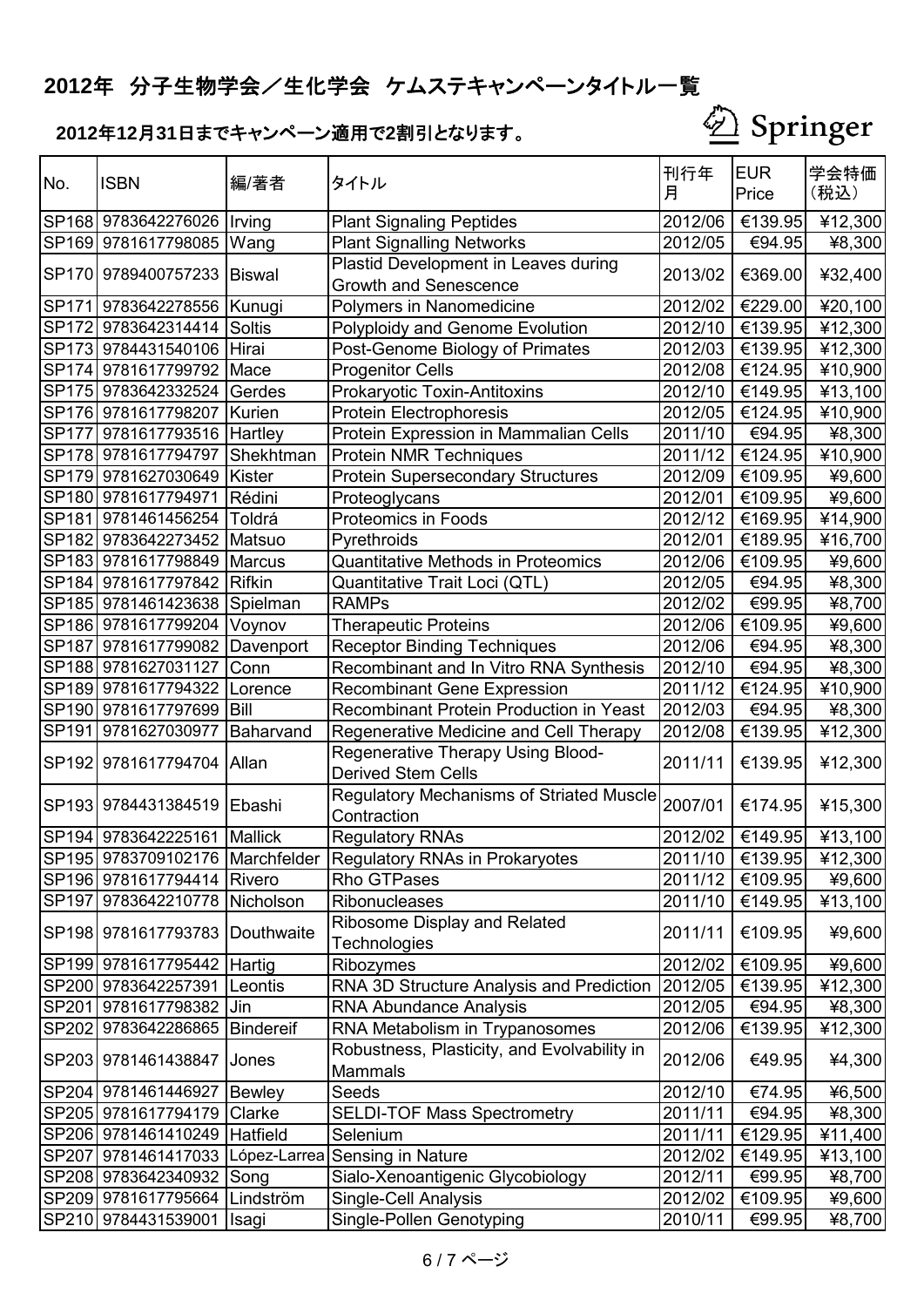

| No.          | <b>ISBN</b>                    | 編/著者        | タイトル                                                                                                                  | 刊行年<br>月 | <b>EUR</b><br>Price | 学会特価<br>(税込)         |
|--------------|--------------------------------|-------------|-----------------------------------------------------------------------------------------------------------------------|----------|---------------------|----------------------|
|              | SP211 9781627030311   Keck     |             | <b>Single-Stranded DNA Binding Proteins</b>                                                                           | 2012/09  | €94.95              | ¥8,300               |
| <b>SP212</b> | 9781627031189                  | Taxman      | siRNA Design                                                                                                          | 2012/10  | €109.95             | ¥9,600               |
|              | SP213 9789400745308 Renault    |             | Site-directed insertion of transgenes                                                                                 | 2012/07  | €149.95             | ¥13,100              |
|              | SP214 9783642207655 Liehr      |             | <b>Small Supernumerary Marker</b><br>Chromosomes (sSMC)                                                               | 2011/11  | €44.95              | ¥3,900               |
|              | SP215 9781617798146            | Singh       | <b>Somatic Stem Cells</b>                                                                                             | 2012/05  | €124.95             | ¥10,900              |
|              | SP216 9781617798054            | Bujalowski  | Spectroscopic Methods of Analysis                                                                                     | 2012/05  | €109.95             | ¥9,600               |
|              | SP217 9784431341987            | Hirabayashi | Sphingolipid Biology                                                                                                  | 2006/07  | €239.00             | ¥21,000              |
|              | SP218 9781617799426            | Kolonin     | <b>Stem Cell Mobilization</b>                                                                                         | 2012/08  | €109.95             | ¥9,600               |
|              | SP219 9781461420972            |             | López-Larrea Stem Cell Transplantation                                                                                | 2012/03  | €149.95             | ¥13,100              |
|              | SP220 9783709109618            | Groschner   | Store-operated Ca2+ entry (SOCE)<br>pathways                                                                          | 2012/02  | €149.95             | ¥13,100              |
| <b>SP221</b> | 9781461439561 Ladd             |             | Structure Determination by X-ray<br>Crystallography                                                                   | 2013/01  | €79.95              | ¥7,000               |
|              | SP222 9781617796050            | Stratton    | <b>Studies on Retinal and Choroidal</b><br><b>Disorders</b>                                                           | 2012/02  | €169.95             | ¥14,900              |
| <b>SP223</b> | 9783642323584                  | Wei         | Studying Cell Metabolism and Cell<br><b>Interactions Using Microfluidic Devices</b><br>Coupled with Mass Spectrometry | 2012/10  | €99.95              | ¥8,700               |
| <b>SP224</b> | 9781441957764                  | Tabrizi     | Surrogate Approaches in Development of<br>Antibody-Based Therapeutics                                                 | 2013/03  | €140.05             | ¥12,300              |
| <b>SP225</b> | 9781617794117                  | Weber       | <b>Synthetic Gene Networks</b>                                                                                        | 2011/11  | €109.95             | ¥9,600               |
|              | SP226 9784431877035 Nakanishi  |             | <b>Systems Biology</b>                                                                                                | 2009/04  | €129.95             | $\overline{4}11,400$ |
| <b>SP227</b> | 9781461440086                  | Lavrik      | Systems Biology of Apoptosis                                                                                          | 2012/09  | €139.95             | ¥12,300              |
|              | SP228 9789400745339            | Wittmann    | <b>Systems Metabolic Engineering</b>                                                                                  | 2012/06  | €149.95             | ¥13,100              |
| <b>SP229</b> | 9789400746312                  | Mehdipour   | <b>Telomere Territory and Cancer</b>                                                                                  | 2012/08  | €139.95             | ¥12,300              |
|              | SP230 9784431541349            | Kamada      | <b>Tetramer Stability and Functional</b><br>Regulation of Tumor Suppressor Protein<br>p53                             | 2012/07  | €79.95              | ¥7,000               |
|              | SP231 9783642282812   Kasper   |             | Tissue Engineering III: Cell - Surface<br>Interactions for Tissue Culture                                             | 2012/03  | €249.00             | ¥21,900              |
|              | SP232 9781617793752            | Vancura     | <b>Transcriptional Regulation</b>                                                                                     | 2011/11  | €124.95             | ¥10,900              |
|              | SP233 9781627030762            | Szallasi    | <b>TRP Channels in Drug Discovery</b>                                                                                 | 2012/09  | €139.95             | ¥12,300              |
|              | SP234 9781617794544            | Suter       | Two Hybrid Technologies                                                                                               | 2012/01  | €109.95             | ¥9,600               |
|              | SP235 9781617794735            | Dohmen      | <b>Ubiquitin Family Modifiers and the</b><br>Proteasome                                                               | 2012/02  | €124.95             | ¥10,900              |
|              | SP236 9781617793301 Pollegioni |             | <b>Unnatural Amino Acids</b>                                                                                          | 2011/10  | €109.95             | ¥9,600               |
|              | SP237 9789400721982            | Stanger     | Water Soluble Vitamins                                                                                                | 2011/11  | €169.95             | ¥14,900              |
|              | SP238 9784431880363 Budgell    |             | Writing a Biomedical Research Paper                                                                                   | 2009/01  | €29.95              | ¥2,600               |
|              | SP239 9781617799914 HOPPLER    |             | Xenopus Protocols                                                                                                     | 2012/09  | €124.95             | ¥10,900              |